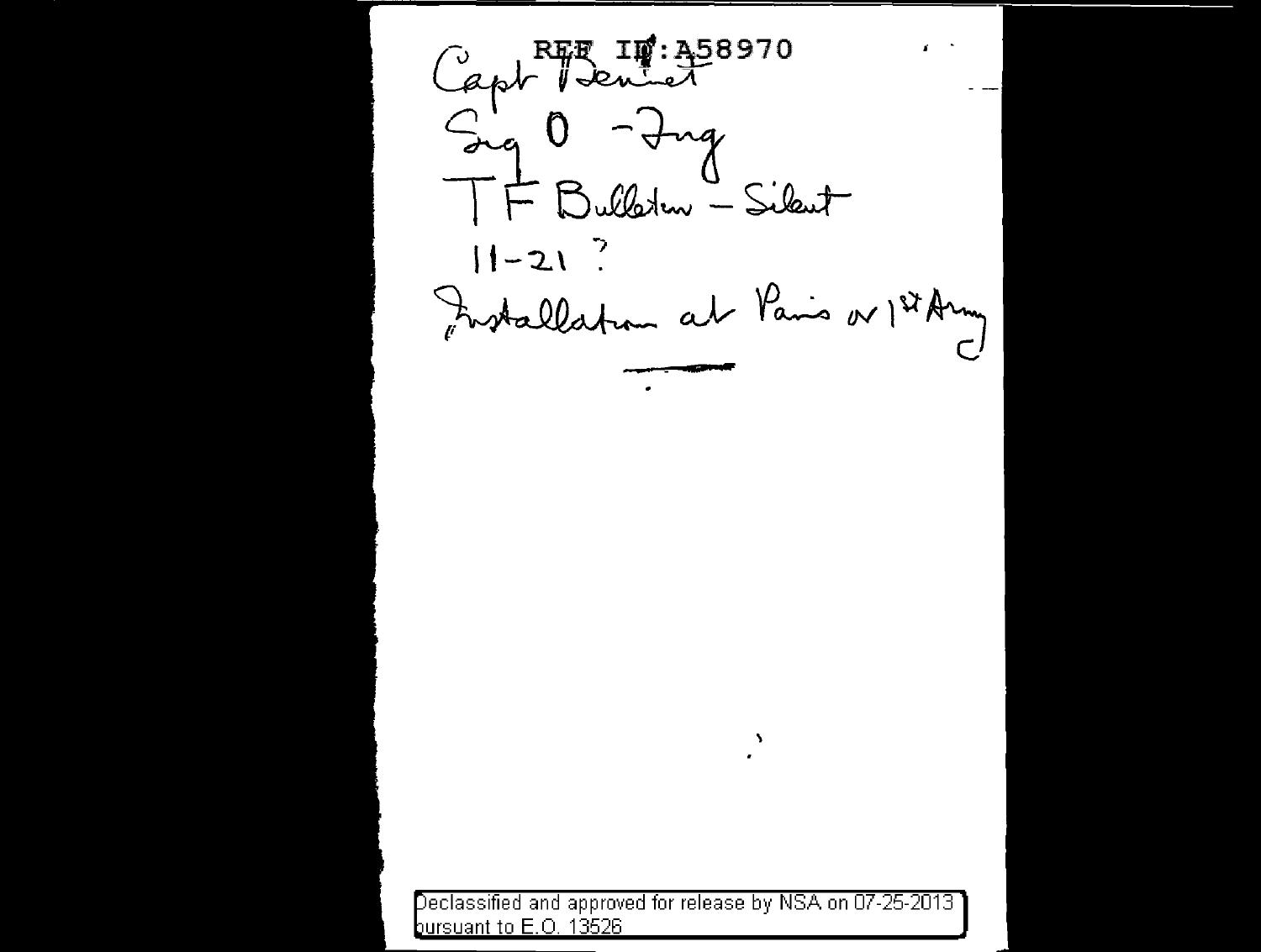REF ID: 458970 WAR DEPARTMENT **OFFICE REMINDER**  $111112200$ معط DATE WHILE YOU WERE OUT (NAME) <sup>2</sup>eaeae OF PHONE NO. CALLED WILL WILL PLEASE.  $15$ HONED  $|{\tt\small{use}}|_{\boldsymbol{L}}$ WAIT-**CALL** PHONE **PHONE** YOU **ING** YOU **AGAIN AGAIN NIM** MESSAG W.D. AGO FORM 042 SIGNED alla 1 SEPTEMBER 1943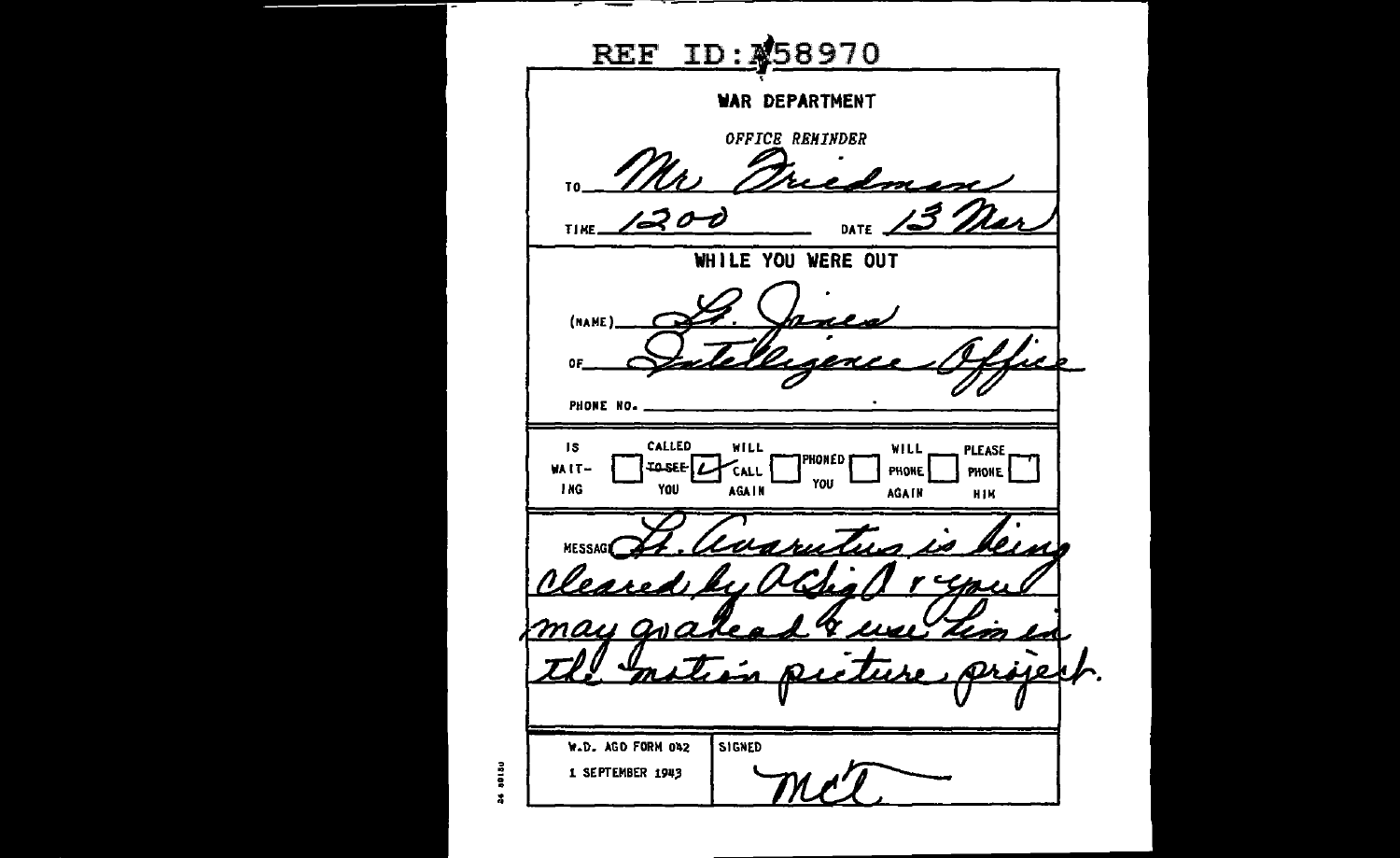## $1102223397/0$  $\mathbf{h}\otimes\mathbf{h}\in\mathbb{R}^{d}$



## Subj & To, dtd 16 Mar 45, to 313, Base 3,<br>APO 923, San Fransisco, Galif., re Photo-<br>graphie Project<sub>3</sub>

| TO:                                 | TO: | тο: | TO:                                | TO:          | TO:          |  |
|-------------------------------------|-----|-----|------------------------------------|--------------|--------------|--|
| PS                                  |     |     | <b>BALL ROOM BATERY 41 PEACHER</b> |              |              |  |
|                                     |     |     |                                    | <b>DATE:</b> | <b>DATE:</b> |  |
| لـ61<br><b><i>Company for a</i></b> |     |     |                                    |              |              |  |
| --------                            |     |     |                                    |              |              |  |

**ACTION:**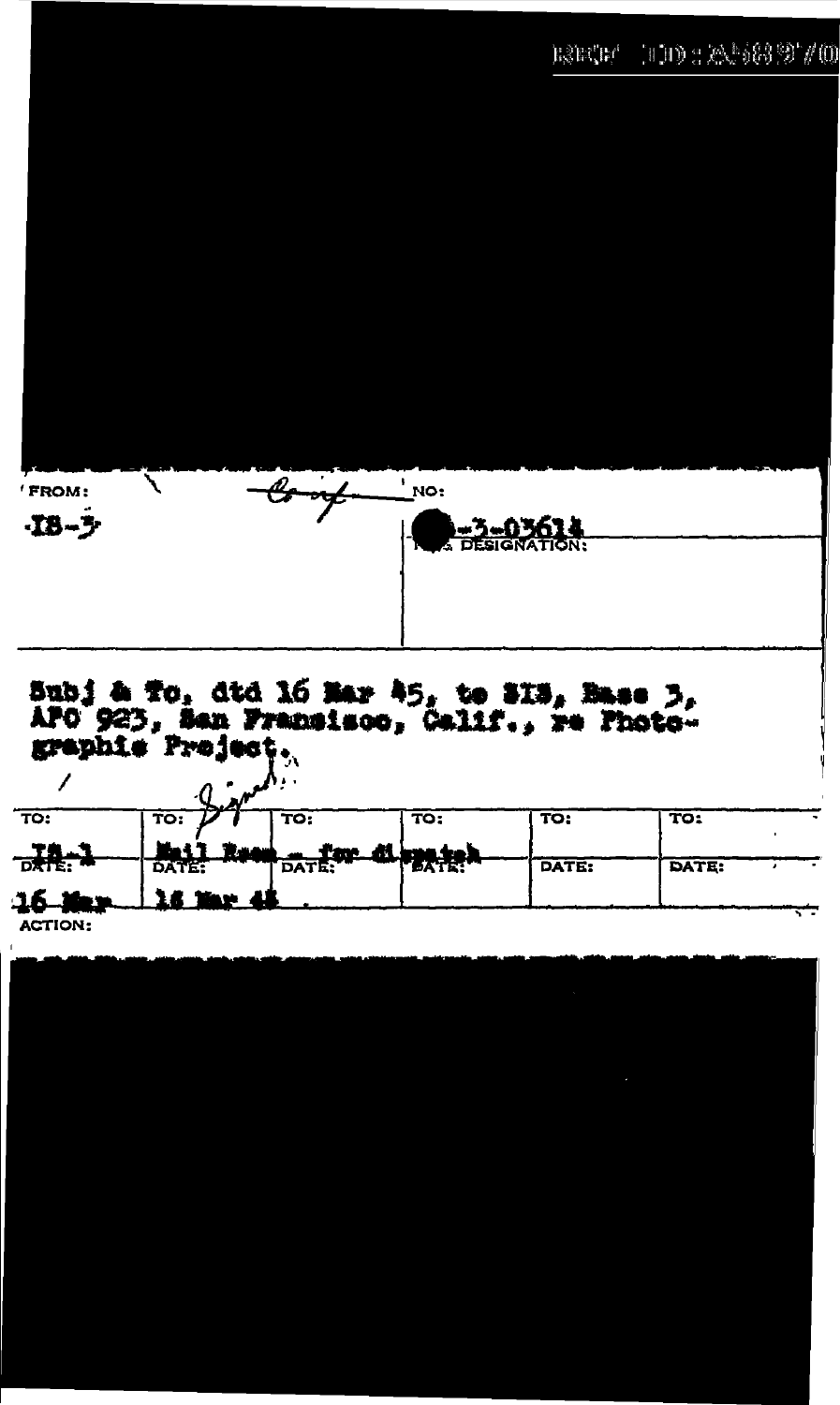$15 - 3 - 03614$ 

つってっすい これしょ

 $\frac{1}{2}$   $\frac{1}{2}$   $\frac{1}{2}$   $\frac{1}{2}$ 

**SPSIS-3** 

## 16 March 1945.

REF ID: A5897.0

Photographic Project, Signal Intelligence Instal-SUBJECT: lations and Activities, SWPA, for Historical Purposes.

**TO**<sub>I</sub>

SIS SULLER CONTROLL BUT ST

Signal Intelligence Service, Base 3, APO 923, % Postmaster, San Francisco, California.

Reference is made to a conversation, during my ı. visit to SWPA, regarding a project proposed by the Signal Security Agency and recently approved by the War Department. to have appropriately classified motion and still pictures made of the local installations and activities of the Signal Security Agency, for historical and training purposes. There is attached a copy of the correspondence pertaining to the project, in which there are set forth the measures to be taken by the Signal Security Agency to safeguard the material to be produced. It will be noted that only two copies will be made, both to be delivered to the Signal Security Agency upon completion; all personnel engaged on the project will have the type of clearance required for cryptographic personnel /War Department letter A.G. 311.5 (16 Dec 43) 0B-S-B-M of 24 Dec 43, subject: Clearance of Personnel for Crypto-graphic Duties/; during production the film will not be shown to anyone not cleared for the project or approved by the Commanding Officer, Signal Security Agency; and no copies will be retained by the Army Pictorial Service or filed outside the Signal Security Agency.

A similar project has already been approved for the 2. Signal Intelligence Bervice installations and activities of the European Theater of Operations, under safeguards similar to those described above. It is suggested that a similar project for the signal intelligence installations and activities in your theater would be desirable.

Referring to the attached correspondence, it will 3. also be noted that as regards the record to be made of Signal Security Agency installations and activities, the record will consist of two parts, it having developed that good motion pictures of interior operations and activities would be impractical to make without extensive preparations and the installation of special lighting fixtures. It is likely that similar conditions in your installations will also make it desirable to restrict the motion picture record to outside buildings and areas. Moreover, it is believed that the film

**GUNFIDENTIA**